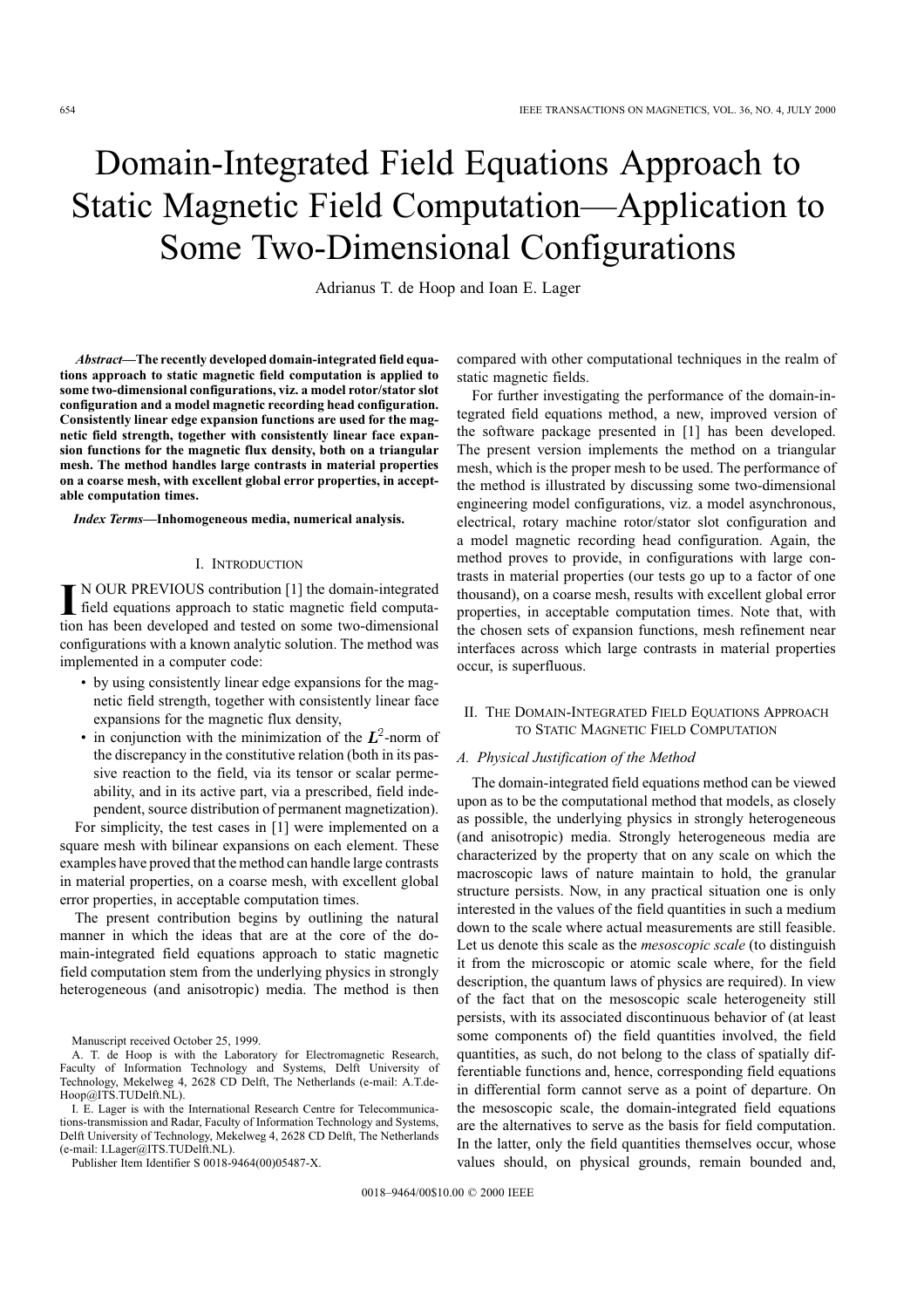

Fig. 1. The Model Rotor/Stator Slot Configuration (all dimensions are in meter). Impressed boundary conditions:  $\mathbf{n} \times \mathbf{H} = 0$  for  $\{x = 2\}$  and  $\{y = 4\}$ and  $\mathbf{n} \cdot \mathbf{B} = 0$  for  $\{x = 0\}$  and  $\{y = 0\}$ ;



Fig. 2. The model magnetic head configuration (all dimensions are in millimeter). Impressed boundary conditions:  $\mathbf{n} \times \mathbf{H} = 0$  for  $\{x = 0\}$  and  $\mathbf{n} \cdot \mathbf{B} = 0$  for  $\{x = -7\}$ ,  $\{y = -3\}$  and  $\{y = 9\}$ ;

hence, integrable over any bounding surface of a computational cell of the discretized geometry. A remarkable feature of the domain-integrated field equations is that in them only the field components occur that are continuous across an interface of discontinuity in material properties. For the static magnetic field these are the tangential components of the magnetic field strength  $H$  and the normal component of the magnetic flux density  $\bm{B}$ . Computationally, we now choose the mesoscopic level such that spatial polynomial expansions of degree one suffice to approximate these continuous components on the boundary surface of any elementary cell. Algebraic topology learns that consistently linear edge expansions (for field quantities whose tangential components are to be continuous) and consistently linear face expansions (for field quantities whose normal components are to be continuous) on a simplicial mesh form a coherent framework in this respect [2].

So far, the physics of the field behavior on a mesoscopic scale dictates the computational formulation of the problem as far as the field equations are concerned. The pertaining constitutive relations present, however, a difficulty of a different nature. Since, by assumption, the medium is on the mesoscopic level still heterogeneous, we cannot assign to the medium a set of (scalar or tensorial) constitutive coefficients that are to relate the magnetic flux density to the magnetic field strength. To model the magnetic constitutive behavior of the medium under consideration, we consistently linearly extrapolate the field quantities from their (edge or face) representations on the surface to the interior of each (simplicial) cell and assume that the extrapolated values allow for the introduction of "smoothed" constitutive coefficients that follow from a minimization procedure applied to the norm in the discrepancy in a constitutive relation that would

TABLE I COMPUTED VALUES OF INTEGRAL QUANTITIES FOR THE MODEL ROTOR/STATOR SLOT CONFIGURATION

|                                                 | Circulation                                                                                                                    | Computed               | Relative               |  |
|-------------------------------------------------|--------------------------------------------------------------------------------------------------------------------------------|------------------------|------------------------|--|
|                                                 |                                                                                                                                | value $(A)$            | $error (\%)$           |  |
|                                                 | $\int_{\Gamma_1} \boldsymbol{\tau} \boldsymbol{\cdot} \boldsymbol{H} \, \mathrm{d}s$                                           | $-0.9911$              | 0.89                   |  |
|                                                 | $\int_{\Gamma_2} \boldsymbol{\tau} \boldsymbol{\cdot} \boldsymbol{H} \, \mathrm{d}s$                                           | $-0.96979$             | 3.02                   |  |
|                                                 | $\int_{\Gamma_2} \boldsymbol{\tau} \boldsymbol{\cdot} \boldsymbol{H} \, \mathrm{d}s$                                           | $-0.96422$             | 3.58                   |  |
| Relative flux per unit length<br>Computed value |                                                                                                                                |                        |                        |  |
|                                                 | $\overline{\int_{\Gamma_\tau} \bm{n}\!\cdot\!\bm{B}\, \mathrm{d}s}\big/\int_{\Gamma_\tau} \bm{n}\!\cdot\!\bm{B}\, \mathrm{d}s$ |                        | $-1.756 \cdot 10^{-3}$ |  |
|                                                 | $\int_{\Gamma_{5}} n \cdot B \,ds \Big/ \int_{\Gamma_{7}} n \cdot B \,ds$                                                      | $-2.189 \cdot 10^{-3}$ |                        |  |
|                                                 | $\int_{\Gamma_e} n \cdot B \,ds \Big/ \int_{\Gamma_e} n \cdot B \,ds$                                                          | $-2.687 \cdot 10^{-3}$ |                        |  |
|                                                 |                                                                                                                                |                        |                        |  |

TABLE II COMPUTATION TIMES VS. MESH DENSITY FOR THE MODEL ROTOR/STATOR SLOT CONFIGURATION

| Mesh           |                       | $\#$ degrees $\#$ IC–CG Residual Elapsed |                     |            |
|----------------|-----------------------|------------------------------------------|---------------------|------------|
| density        | of freedom iterations |                                          | error               | time       |
| $2 \times 4$   | 216                   |                                          | $1.0 \cdot 10^{-9}$ | 2s         |
| $4 \times 8$   | 816                   |                                          | $2.2 \cdot 10^{-8}$ | 32s        |
| $8 \times 16$  | 3168                  | 6                                        | $2.6 \cdot 10^{-8}$ | 1m32s      |
| $16 \times 32$ | 12480                 | Я                                        | $1.7 \cdot 10^{-8}$ | $22m\,56s$ |

apply to a locally homogeneous medium. In our case, we have chosen the  $L^2$ -norm for this, but this choice is, of course, open to debate. Since similar arguments hold for prescribed, field independent, source magnetizations  $M$ , we have followed the same procedure for this quantity.

The procedure indicated above leads to an overdetermined system of linear, algebraic equations in the field expansion coefficients. Such a system has, as we know, no solution. This, in itself, we consider as indicative that we are, again, truly modeling the physics. To substantiate this argument, let us, for a moment, consider the field in a homogeneous piece of matter. Here, we know that the field components are analytic functions of the spatial coordinates, which functions require an infinity of polynomial terms to expand them. Hence, a local representation in the form a polynomial of degree one can, even if sufficiently accurate, only be approximate and never exact. Therefore, the local expansions used cannot (exactly) solve the problem, which property can be rephrased as that the discretized field problem has no solution. The best we can do under such circumstances is to construct the "best" values of the field expansion coefficients in accordance with the physical properties accounted for, i.e. minimizing (subject to a certain error criterion) the discrepancy between the values that are prescribed and the combinations of field expansion coefficients they should be equal to. Here, too, we have chosen for an  $L^2$ -norm. This choice, as well, is subject to debate.

Finally, it is to be remarked that if on the mesoscopic scale the medium should be (piece-wise) continuous, the field quantities in any subdomain of continuity are differentiable vector functions of position and the formulation in terms of field equations in differential form, with a point-wise constitutive relation, holds. Our formulation meets the criterion that, under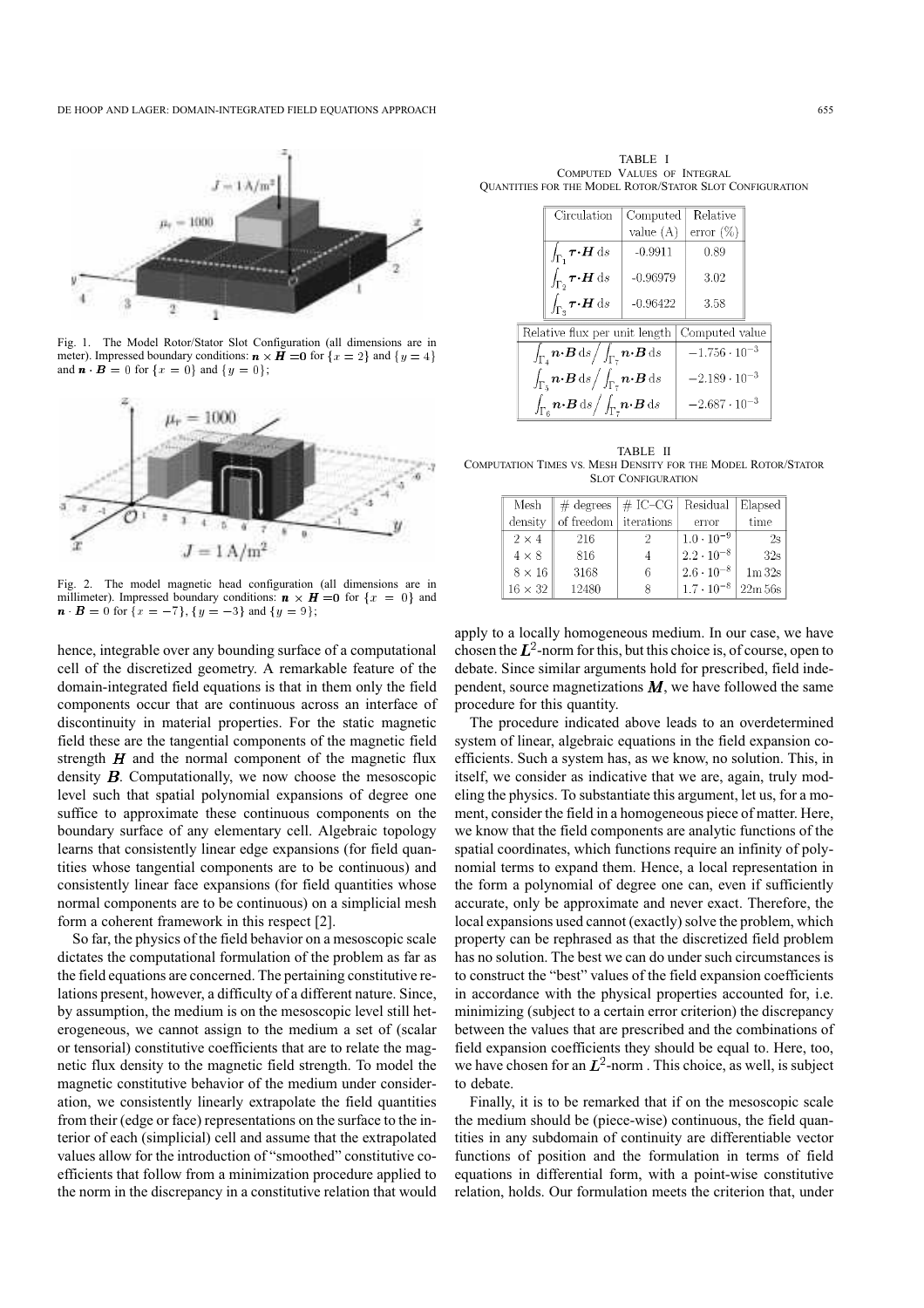

Fig. 3. Integration paths for the model rotor/stator slot configuration: (a) The configuration; (b) the integration paths for  $\int_{\Gamma_{\lambda}} \tau \cdot H ds$  type integrals; and (c) the integration paths for  $\int_{\Gamma_i} \mathbf{n} \cdot \mathbf{B} ds$  type integrals.



Fig. 4. The plot of the field distribution in the model rotor/stator slot configuration (computational mesh density  $8 \times 16$ ).

TABLE III COMPUTATION TIMES VS. MESH DENSITY FOR THE MODEL MAGNETIC HEAD CONFIGURATION

|                | Mesh $\parallel \#$ degrees $\parallel \#$ IC-CG   Residual   Elapsed |   |                        |        |
|----------------|-----------------------------------------------------------------------|---|------------------------|--------|
| density        | of freedom iterations                                                 |   | error                  | time   |
| $7 \times 12$  | 2092                                                                  |   | $\pm4.0\cdot10^{-8}$ . | 43s    |
| $14 \times 24$ | 8216                                                                  | 5 | $2.6 \cdot 10^{-8}$    | 10m 2s |

this condition, the equivalence of the domain-integrated field equations formulation and the formulation in terms of field differential equations and a local constitutive relation is evident. Given the relevant conditions, straightforward applications of Gauss' theorem and a continuity argument applied to the constitutive law link the two formulations.

# *B. Comparison with Other Computational Methods for Static Magnetic Fields*

*Nowhere in our analysis the differentiability of the field quantities plays a rôle*. This sets the domain-integrated field equations method apart from other methods, in particular from those based on a reformulation of the field problem as a variational one, by a procedure which inherently leans on the use of spatial derivatives of the field vectors.

The domain-integrated field equations method is, arguably, similar to "mixed" formulations, as long as in the latter edge elements are used for expanding  $H$  and face elements for expanding  $B$ . In [3]–[5], however, the additional step consists of a variational formulation, to which our remark above applies. The differentiability condition can be circumvented by the use of differential operators in the weak sense [6, p. 41] for formulating the field equations, but accounting for the constitutive relation still requires the assumption of the differentiability of the field quantities at a sub-mesoscopic scale. Finally, it should be observed that *complementarity is clearly manifest, in a natural manner*, in the domain-integrated field equations method, by accounting for the intrinsic complementarity of the physical field quantities pertaining to the static magnetic field when thought of as a pair [6, p. 164]. On the other hand, mixed formulations require a choice for computational complementary quantities to which little (if any) physical meaning can be attributed to. A mutual comparison as to the performance of the different methods is beyond the scope of the present paper.

# *C. The Static Magnetic Field Domain-Integrated Field Equations*

The equations to be solved in the static magnetic field domain-integrated field equations method are [1]: the domain-integrated field equations

$$
\int_{\partial \mathcal{D}} \mathbf{n} \times \mathbf{H} \, dA = \int_{\mathcal{D}} \mathbf{J} \, dV,\tag{1}
$$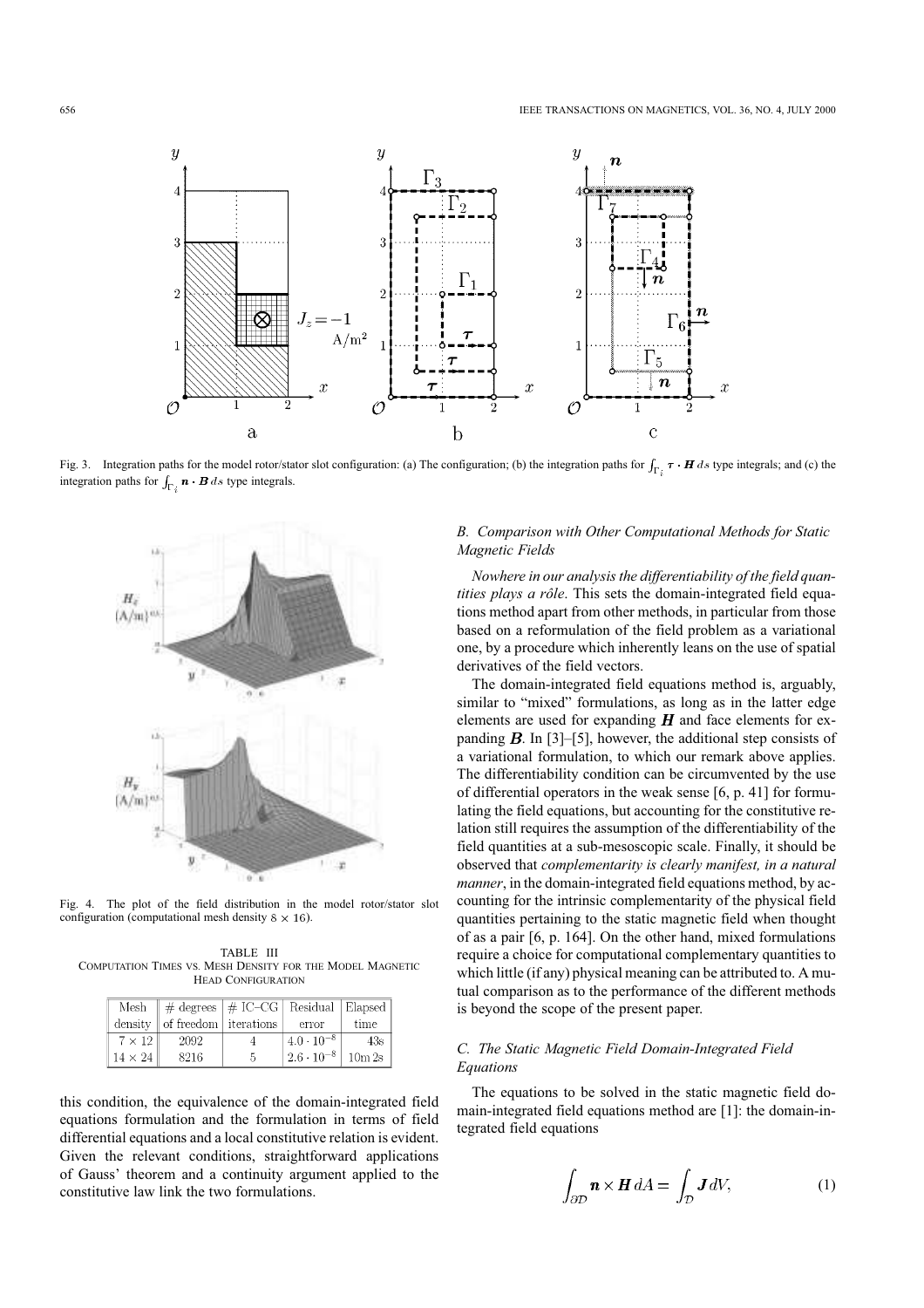

Fig. 5. The plot of the field distribution in the model magnetic head configuration (computational mesh density  $14 \times 24$ ).

$$
\int_{\partial \mathcal{D}} \mathbf{n} \cdot \mathbf{B} \, dA = 0,\tag{2}
$$

subject to the compatibility relation

$$
\int_{\mathcal{S}} \mathbf{n} \cdot \mathbf{J} \, dA = 0,\tag{3}
$$

the interface boundary conditions

$$
\mathbf{n} \cdot \mathbf{J} = 0
$$
 on boundaries of coils, (4)

 $n \times H =$  continuous across interfaces, (5)

$$
n \cdot B = \text{continuous across interfaces}, \tag{6}
$$

and the relation

$$
\int_{\mathcal{D}} |B - \mu \cdot H - \mu_0 M|^2 \, dV = \text{minimum.} \tag{7}
$$

In these relations,  $J$  is the volume density of impressed electric current,  $M$  is the impressed magnetization and  $\mu$  is the tensorial permeability. In (1) and (2),  $D$  is any bounded subdomain of  $\mathbb{R}^3$ ,  $\partial \mathcal{D}$  is its closed boundary and **n** is the unit vector along the outward normal to  $\partial \mathcal{D}$ . In (3), S is any closed surface and  $\boldsymbol{n}$  is the unit vector along the outward normal to  $\mathcal{S}$ . In (4), (5),  $(6)$ , *n* denotes the unit vector along the normal to the boundary of coils and to the interfaces, respectively. In the minimization procedure associated with (7),  $\vec{M}$  and  $\vec{B}$  are held fixed and (the expansion of)  $\boldsymbol{H}$  is subject to variation.

For the test configurations to be considered, we take  $J$  such that (3) and (4) are satisfied, while  $M = 0$ . Consistently linear edge and face expansion functions are substituted for  $\boldsymbol{H}$  and  $B$ , respectively. Equations (1) and (2) and the minimization in (7) are applied to each triangle of the mesh. Explicit boundary

values on the boundary of the domain of computation, either based on the geometrical symmetry or ones that account for almost vanishing values of the tangential part of the magnetic field strength or the normal part of the magnetic flux density, as appropriate, are employed. In this manner, an overdetermined system of linear, algebraic equations in the expansion coefficients of  $H$  and  $B$  results. This system is subsequently solved by minimizing the  $L^2$ -norm of the residual.

#### III. THE MODEL ROTOR/STATOR SLOT CONFIGURATION

The model asynchronous, electrical, rotary machine rotor/stator slot configuration consists of a slot in a highly permeable stator ( $\mu_r = 1000$ ) opposite to an infinitely permeable rotor (see Fig. 1). In the stator slot, an electric current carrying winding is present. The two-component magnetic field strength and magnetic flux density are computed. The configuration is discretized by a uniform mesh consisting of  $N \times 2N$ ,  $(N = 2, 4, 8, 16)$  squares, each of which is divided into four triangles. The residual error in the system of algebraic equations and the number of iterations in the incomplete Cholesky–Conjugate Gradient (IC–CG) process are kept trace of (see Table II), on the basis of which it can be concluded that the numerical problem, as formulated, is well posed. The relatively long computation times are due to the code being implemented entirely in Matlab. Most of the computation time is spent on building the system of equations, a process that involves a large number of loops (structures that are known to be particularly time consuming when implemented in Matlab). Therefore, efficiency can be expected to be subject to considerable improvement. Additionally, the satisfaction of (1) and (2) is tested for the case when  $N = 8$ . The error in the satisfaction of (1) on the integration paths shown in Fig. 3(b) and the normalized fluxes per unit length on the integration paths shown in Fig. 3(c) are shown in Table I. The values of the computed magnetic field strength are shown in Fig. 4.